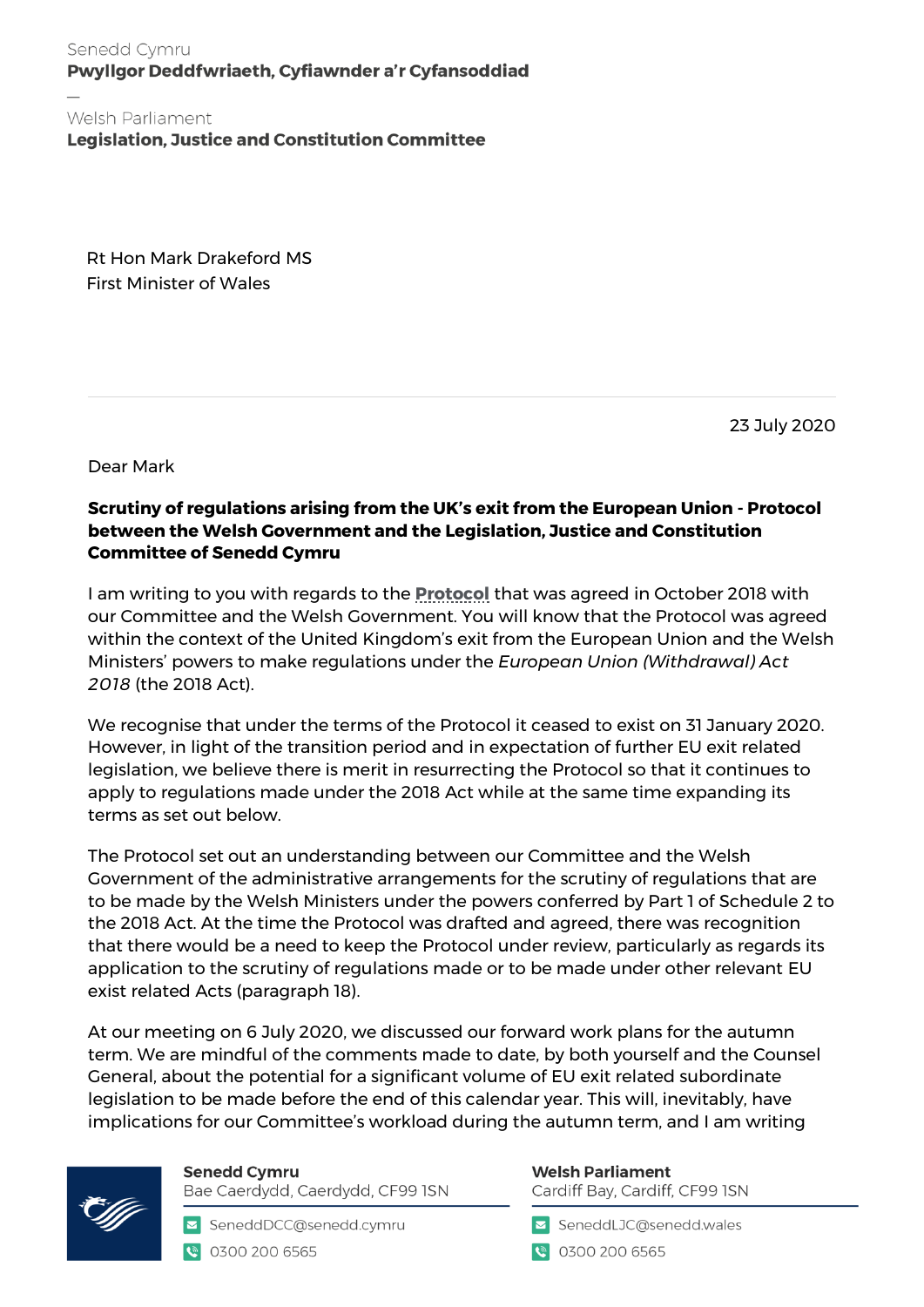separately to the Trefnydd and Counsel General to request an update on the likely volume of such subordinate legislation.

While that update will be beneficial to our work planning, we appreciate that the programme of EU exit legislation will be subject to change, as was the case with the initial tranche of subordinate legislation that was made to ensure the continued effectiveness of retained EU law after exit day. As such, we would now like to ask that a resurrected Protocol be expanded to apply to relevant regulations made under the *European Union (Withdrawal Agreement) Act 2020* (the 2020 Act). Further, we ask that you give consideration as to whether a resurrected Protocol should also apply in the future to relevant regulations made under other key EU exit related primary legislation, particularly the Agriculture, Fisheries, Environment and Trade Bills once enacted.

In addition to the matter of extending the application of a resurrected Protocol to other EU exit related legislation, we would also like to raise with you the operation of the Standing Order 30C process.

As you are aware Standing Order 30C applies only to regulations made under the 2018 Act. During our scrutiny of legislative consent memoranda for each subsequent EU exit related Bill, where appropriate we have considered and made recommendations regarding how the Senedd should be notified when relevant regulations are made by UK Ministers in devolved areas with the consent of the Welsh Ministers.

To date we have received inconsistent responses from the Welsh Ministers in relation to our recommendations. For example, with regards to relevant regulations that may be made under the Fisheries [Act], the Minister for Environment, Energy and Rural Affairs said that she would not follow the principle of the Standing Order 30C process but would write to our Committee. However, with regards to relevant regulations that may be made under the Environment [Act], the Minister told us that she would formally notify the Senedd as per the Standing Order 30C process.

We are, as ever, mindful of the pressures placed on the Welsh Government, and none more so than at a time of a global health emergency. However, the issue of the Welsh Ministers consenting to another government to act on its behalf in a devolved area is a significant constitutional matter, and one which all Senedd Members should be made aware of in timely fashion. It is for this reason we have in our reports recommended the extension of the Standing Order 30C process where it has been appropriate to do so.

We would like to suggest that the Protocol be used as a vehicle for the Welsh Government to commit to abide by the principle of Standing Order 30C when making relevant regulations under the 2020 Act, and the Agriculture, Fisheries, Environment and Trade Bills once enacted. This could be kept under review, and any further amendments to the Protocol could be discussed and agreed when necessary.

This approach would avoid the need to amend the Senedd's Standing Orders in the short term, while also providing an opportunity for further reflection on the suitability of Standing Order 30C in the long term.